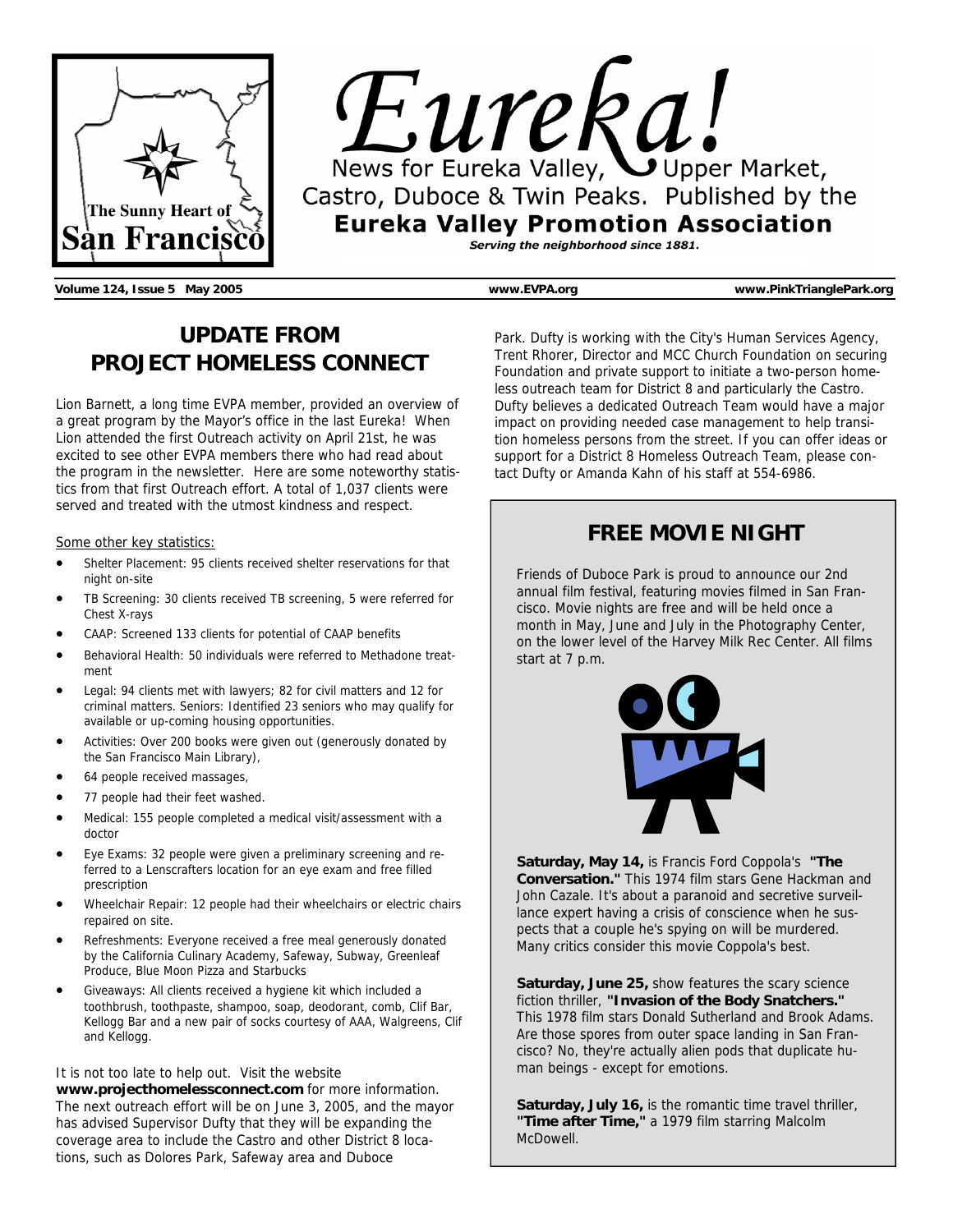# **Caregivers in the LGBT Community**

**Do You Help Out Or Take Care Of Someone Who:** 

- **Was discharged from the hospital in the last year?**
- **Is age 50 or older and ill or disabled?**
- **Needs at least 2 hours of help a week with personal care, finances, housework or other support?**
- **Is a relative, friend or neighbor?**

If you are a lesbian, gay, bisexual, or transgender caregiver, or are caring for an LGBT person, we invite you to participate in a focus group to hear about your experiences providing care.

### **Tuesday, May 17, 2005, 5:00 – 7:30 pm**

**Jewish Family & Children's Services of the East Bay Center for Older Adult Services**  828 San Pablo Ave., Suite 104, Albany (between Solano and Washington)

**Call Reba Connell, LCSW,** with any questions or to confirm at 510-558-7800 x750.

There will be 8 –10 in a group. Your comments will be confidential; your name will not be linked to any data. We will offer **\$50** as compensation. The focus groups are part of an effort to improve services for family caregivers. The Center for Community Wellness, School of Public Health, UC Berkeley, is conducting the research for the Hospital to Home Project.



# **Summary of Calls for Service to Mission Station**

| Date              | 4/15 | 4/16 | 4/17 | 4/18 | 4/19 | 4/20 | 4/21 | Total |
|-------------------|------|------|------|------|------|------|------|-------|
| A Priority        | 28   | 39   | 28   | 32   | 27   | 38   | 26   | 218   |
| <b>B</b> Priority | 101  | 99   | 114  | 96   | 86   | 108  | 104  | 708   |
| C Priority        | 370  | 344  | 316  | 305  | 323  | 332  | 334  | 2324  |
| Totals            | 499  | 482  | 458  | 433  | 436  | 478  | 464  | 3250  |



### **MEET YOUR NEIGHBORHOOD POLICE OFFICERS!**

Mission police station, which serves most of EVPA's area, holds monthly meetings to discuss neighborhood issues. This is a great way to hear more about what is going on and to get involved. They are held at 6pm, the last Tuesday of the month at Mission Station— 630 Valencia Street.

## **Information Needed**

Denise Louie of SF Recreation & Parks is looking for any contact information for either John and Michael Callan, brothers of Vinny Callan, long-time groundskeeper at the Eureka Valley

Recreation Center. She is wanting to pass along some information regarding a memorial for Vinny.

If you have any information, please let Denise know.

Denise Louie, Project Director Capital Improvement Division San Francisco Recreation & Park Department Phone: 415.581.2572 Fax: 415.581.2540 Email: Denise.Louie@sfgov.org



## **Eureka Valley Promotion Association Minutes of the General Membership Meeting**

**By:** Frank Weiss, Secretary **Date:** April 21, 2005 **Start Time:** 7:30PM **End Time:** 8:50PM **Number in Attendance:** 22 **Number of Voting Members:** 19

**Motion #1:** Approval of March 2005 General Membership Meeting minutes. Moved and seconded. Motion carried.

**Motion #2:** Approval of 2005 budget. Moved and seconded. Motion carried.

**Motion #3:** Send a letter to the organizers of "Friends of Triangle Park" stating that such a change to the name for Corbett Park (at 17th and Corbett) would create a conflict of interest with Pink Triangle Park. Prior to sending a written memo, Amanda Kahn of Supervisor Dufty's office, will contact them informally to see if they will use a non-conflicting name. Moved and seconded. Motion carried.

**Motion #4:** Publish proposed changes to the dues structure in the next Eureka. Moved and seconded. Motion carried.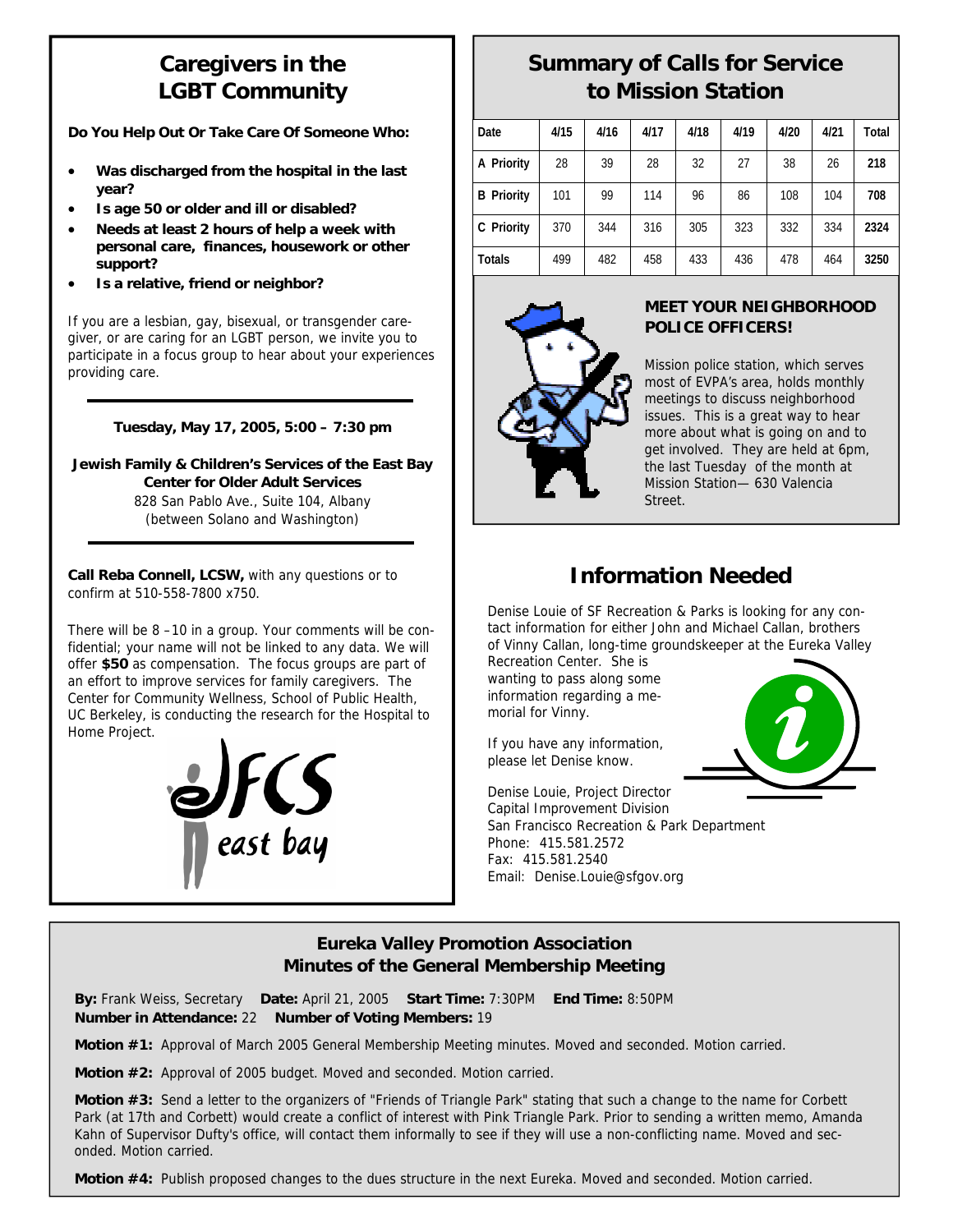## **RENEW YOUR MEMBERSHIP FOR NEXT YEAR NOW AND SAVE \$\$\$\$**

EVPA Membership Fees are increasing slightly. Previous membership fees were: \$15 for individual, \$24 for household and \$30 for Businesses.

Membership will vote at the next meeting (date) for a slight increase. Individual membership will be \$20, household will be \$30 and Business will be \$40.

This small increase will take place for all renewals received after June 30, 2005. Renew your membership prior to June 30 for next year and pay the lower rate. Please remember to include your e-mail address with your renewal if you prefer to receive newsletter online.

#### BUSINESS MEMBERS:

Advertise in the Eureka for 12 issues for the low rate of \$300 per year. It is a fact that members support local Eureka advertisers. If you have any questions, just ask David at Catch Restaurant (415-431-5000). Catch says: "The Eureka sends us more diners than any other form of advertising in the neighborhood for only \$25.00 per month".

# **Custom Services**

**Install Shelving** Make a Door Fit Pack Things to Ship **Small Carpentry Jobs** Organize Your Storage Assemble Kit Furniture

Some Plumbing/Electric **Restore/Install Artwork Build Bookcase to Fit Consumer Advice Short Notice Jobs** Organize a Move

### **Bob 336-7330** bob@bobburnside.com



# THE EPSTEIN GROUP

Attorneys & Counselors at Law Landlord/Tenant  $\triangle$ Wrongful Eviction  $\triangle$ Bankruptcy Employment  $\triangle$ Wrongful Termination  $\triangle$ Discrimination Personal Injury ◆ Auto Accidents ◆ Real Estate Collections ◆Collections Defense ◆Consumer Rights  $\bigstar$ FREE CONSULTATIONS  $\bigstar$ 

THIRD FLOOR TELEPHONE (415) 863-5718 2358 MARKET STREET FACSIMILE (415) 863-8719 SAN FRANCISCO, CA 94114 WWW.EPSTEINGROUP.COM Neighborhood Residential Property Sales Data 1<sup>st</sup> Quarter 2005

| <b>Property Type</b> | <b>Number</b><br>Sold | <b>Average Sale</b><br>Price |
|----------------------|-----------------------|------------------------------|
| Single-Family        | 25                    | \$1,443,556                  |
|                      |                       |                              |
| Condo/TIC            |                       |                              |
| 1-Bedroom            | 3                     | \$436,333                    |
| 2-Bedroom            | 19                    | \$712,368                    |
| 3-Bedroom            | 7                     | \$1,082,071                  |
|                      |                       |                              |
| Multi-unit           |                       |                              |
| <b>Building</b>      |                       |                              |
| 2-unit               | 15                    | \$1,370,600                  |
| 3-unit               | 7                     | \$1,333,714                  |
| 4-unit               | 2                     | \$2,245,000                  |

Provided by Adam Hagen, Coldwell Banker Real Estate

## Adam Hagei **ONDOMINIUMS • INVESTMENT PROPERTIES**



For any EVPA members or member referrals-5% of my commission donated to EVPA.

> Office Phone: 415-447-8764 E-mail: adam.hagen@cbnorcal.com

YOUR NEIGHBORHOOD REALTOR YOUR NEIGHBORHOOD RESOURCE



**2362 Market Street**